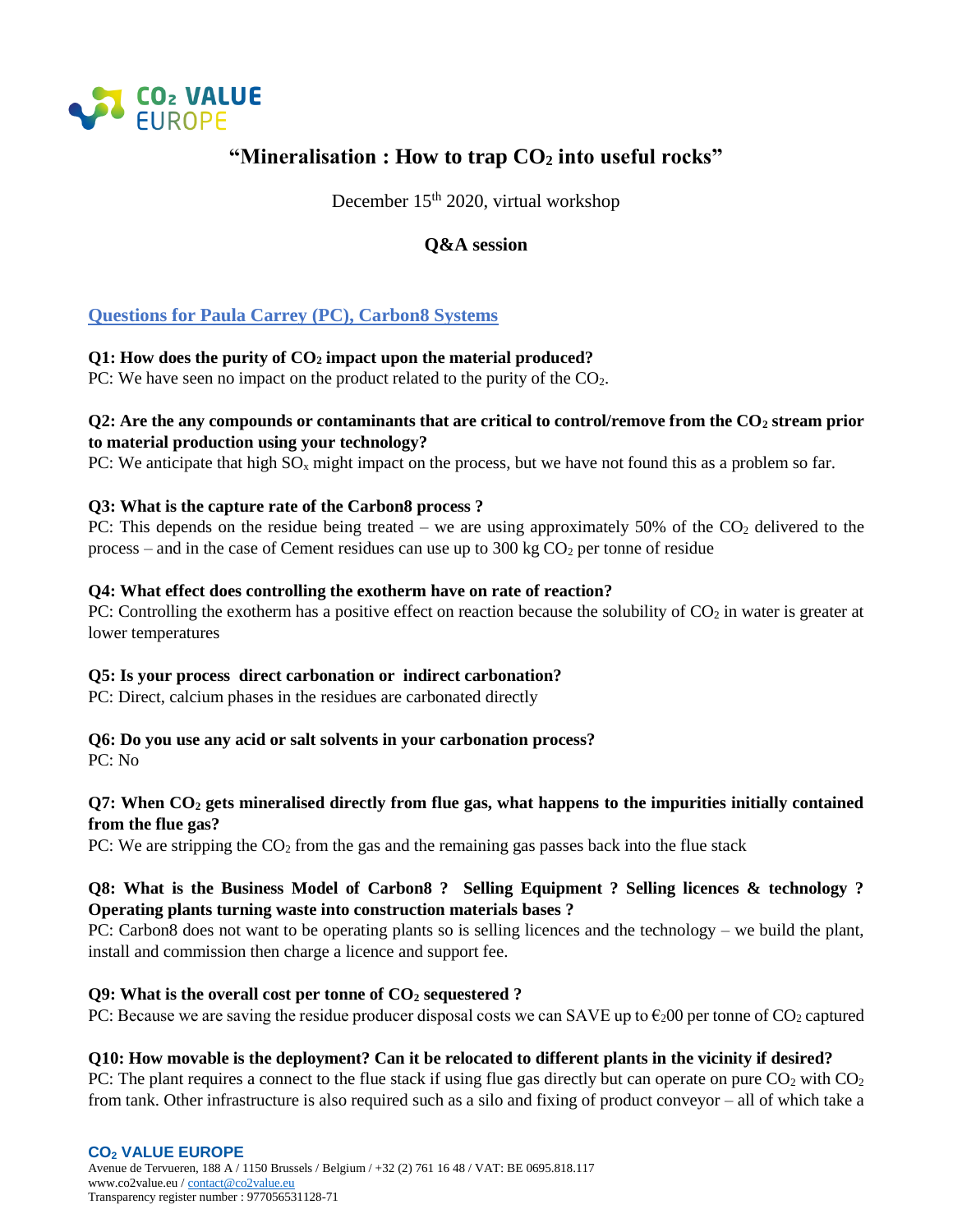

couple of weeks to set up. So yes could be moved to different plants but would probably be easier to bring residue to the one site, need to consider the amount of residue available at a plant with the throughput of the system at the moment in the order of  $1<sub>2</sub>k$  tonnes per year

#### **Q11: What are the typical operating conditions for a technology like the CO2ntainer? (temperature, pressure). And how is this energy typically provided on site ?**

PC: The energy required is simply that to drive the mixer and conveyors etc as the technology operates at ambient temperature and pressures

#### **Q12: The key question should be the "product/end of waste" status of the final output : could you elaborate a bit ?**

PC: Unless the residue is classed as a by-product, the product has to be approved through an end of waste procedure which varies across Europe. In the England, aggregate manufactured from APCr from EfWs has gained "End of Waste" approval from the English EA for use in bound applications.

#### **Q13: When using the aggregates they are consumed. Does this mechanical action cause CO<sup>2</sup> release? What is the real "storage" time of such materials?**

The  $CO<sub>2</sub>$  is permanently bound chemically as calcium carbonates which will only release the  $CO<sub>2</sub>$  if it is put in acid or heated to beyond  $550^{\circ}$ C in the same way as Limestone is stable over geological timescales.

## **Q14: What about the sequence of operations for C8S Container after the 15 minutes carbonation process is over? How the down-time is managed? E.g.: more containers in parallel...**

PC: The throughput of the containers is balanced again the production of residues at a site – if there is more residue then yes we can install more containers. After the main treatment process the material the product is screened and then needs to dry out for a day or two before use

## **Questions for Mieke Quaghebeur (MQ), VITO and Andy Van Cauwenberghe (AvC), ORBIX**

#### **Q15: Are there any physical or chemical requirements that must be met in order to use a material as building materials?**

MQ: There are both environmental and technical criteria to which material used in building materials or the building materials themselves need to comply. Environmental criteria are in the Flemish region of Belgium based on leaching limits. Guidance values exist for the total content (chemical composition) of certain metals. There is no harmonized legislation on EU level when it comes to environmental properties. The technical criteria are based both on performance (compressive strength, water absorption,….) and composition (amount of cement used, type of aggregate used,….). For the technical criteria harmonized standards exist for certain type of construction materials (eg. concrete pavers).

AvC: For carbonated building blocks we obtained a certification in the Netherlands where we succeeded on fire tests, frost/defrost, second life, …

### **Q16: Which is the classical range of CO<sup>2</sup> concentration of the stream required to react in the ORBIX conversion process ?**

MQ/AvC: Usually between 45 and 100%. At the moment we are doing tests for building blocks at a lower percentage and want to go to 25% into the near future.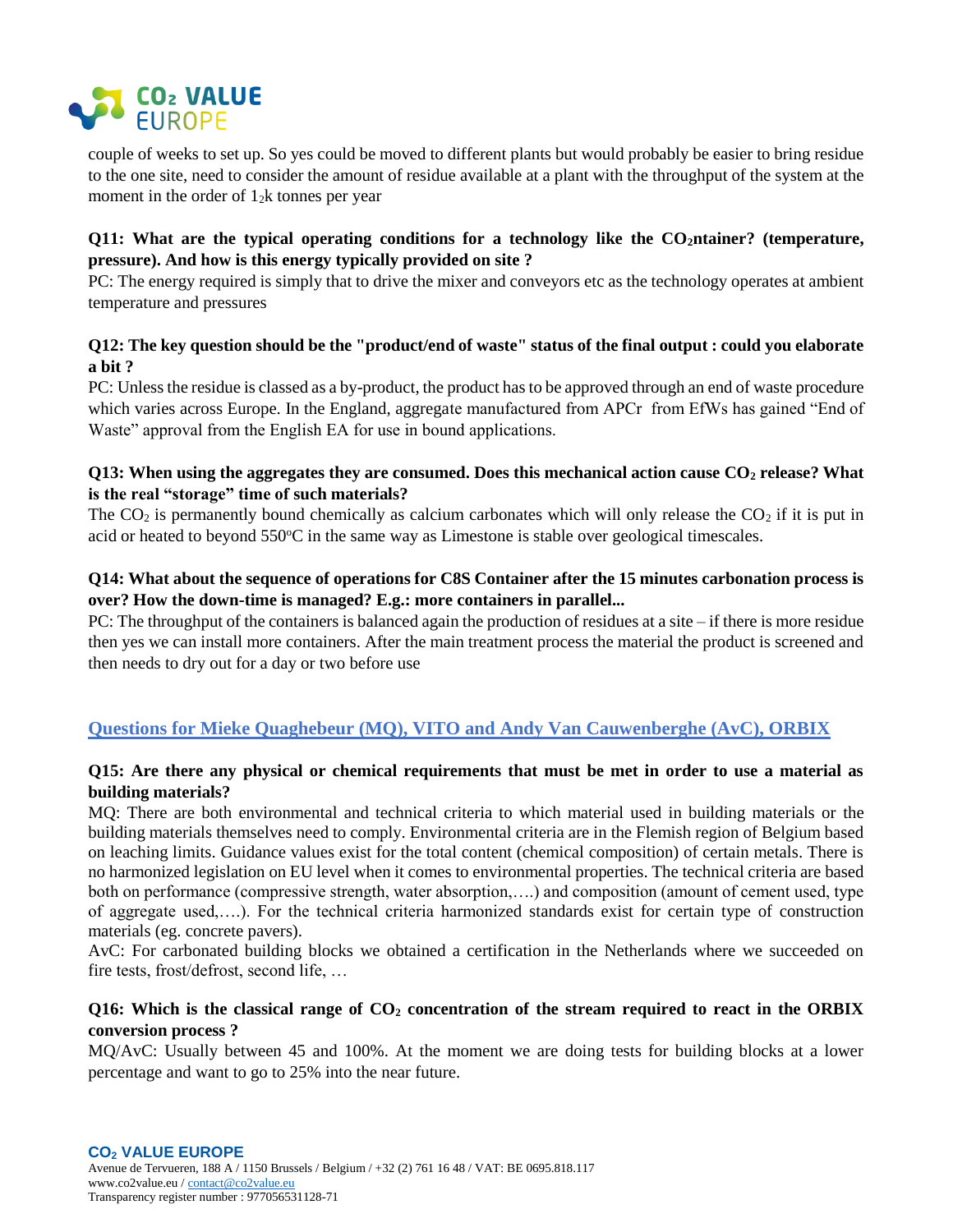

## **Q17: The composition of the local steel slags of Ghent differed from what Orbix usually used, requiring the process to be somewhat adapted. Does this make it difficult to create a constant product? Or is this not a limitation in any way?**

MQ/AvC: It is not difficult to produce a constant product. The process is able to deal with variations of the input material as long as the materials is generated by the same production process. You must realize, however, that the steels slags produced in Ghent are generated during the production of carbon steel. They are very rich in  $Ca(OH)_2$ and contain a limited amount of Ca-silicates. The steels slags used by Orbix are generated during the production of stainless steel slags and are rich in Ca-silicates. These slags are produced in a different type of steel plant and both materials are therefore quite different.

#### **Q18: Regarding the CO<sup>2</sup> requirement, how much CO<sup>2</sup> a typical unit will require per year ?**

MQ/AvC: This depends on the size of the production unit and the type of the input material but if you make a material consisting of 100% carbinox you will need around 17.000 ton of  $CO<sub>2</sub>$  to produce 100.000 ton of construction product. Normal vibrating presses have a capacity of about 100.000 to 150.000 T depending on the dimensions of the building product.

#### **Q19: I assume that the mineralisation process is carried out by using energy from fossil fuels. If so, how the CO<sup>2</sup> uptake is balanced with the CO<sup>2</sup> release from the mineralisation process itself ? How the CO<sup>2</sup> uptake compares to the amount of CO<sup>2</sup> emitted by the industry?**

MQ/AVC: A detailed LCA study was done on the process and showed that the CO2 uptake during the process is more than the  $CO<sub>2</sub>$  emitted during the production. Even if you assume that all energy needed during mineralisation will come from fossil fuels.

*Note from André Bardow, ETH Zürich*: In our LCA study on CO<sub>2</sub> mineralisation, we assumed heat provision by natural gas and the current European electricity mix – which is still largely based on fossil fuels. In this case, indirect emissions from energy use contributed from about 0.4 kgCO<sub>2</sub>-eq to almost 1.5 kgCO<sub>2</sub>-eq per kg of  $CO<sub>2</sub>$ stored depending on the  $CO<sub>2</sub>$  mineralisation pathway, see: <https://doi.org/10.1039/D0SE00190B>

### **Q20: Where in Ghent can we see the Vito/Orbix pavement ?**

MQ/AVC: You can find it in the Leeuwstraat (in front of the building of the Arteveldehogeschool)

### **Q21: Are the examples "demonstration-projects"? and does exist a real production plant already for building blocks ?**

AVC: Orbix has a pilot plant with a high pressure and a vibrating press. Here we can make smaller production rate for several different types of products. We are in the last phase with several industrial producers where industrial tests are ongoing. Certification will start up soon and hopefully production can start end 2021/beginning 2022

### **Questions for Akifumi Takigawa (AT), Mitsubishi Corporation**

#### **Q22: Where the "gama-2CaO.SiO2" comes from ?**

AT: Currently γC2S is produced from calcium hydroxide by-products emitted through the acetylene gas production process in Japan by Denka who holds the core IP.  $\gamma$ C2S can be produced in foreign countries the same way where calcium hydroxide by-products (such as acetylene production sites) are available.